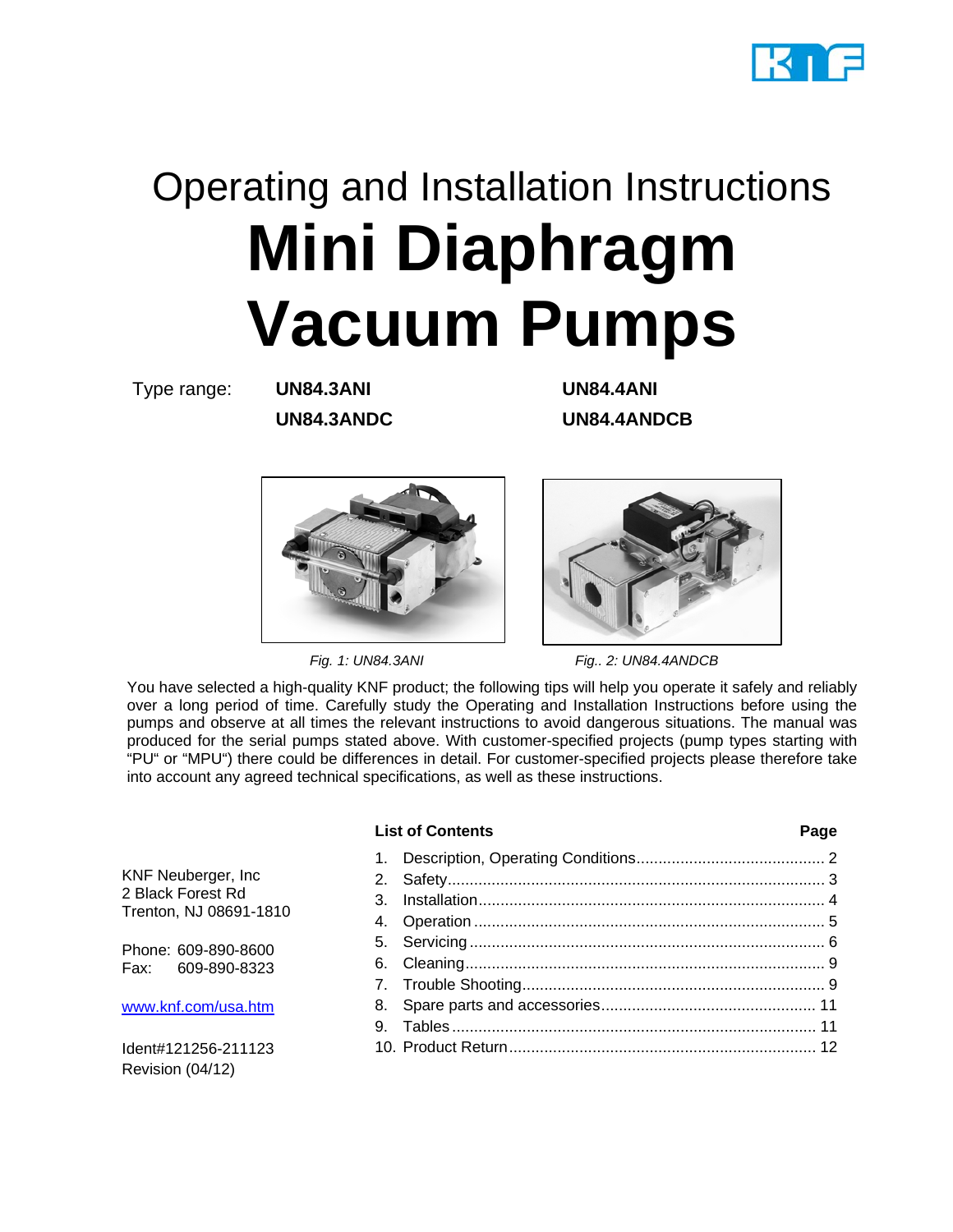## **1. Description, Operating Conditions**

KNF pumps in the UN84 range transfer compress and evacuate 100% oil-free. In operation they are gas-tight, and maintenancefree.

#### **1.1. Electrical Equipment**

See the motor-plate for full electrical data.

Protection class of standard version is IP00.

#### **1.2. Operating Conditions**

Handling air, gases, and vapours at temperatures between + 5 °C  $+ 40 °C$ .

For maximum permissible operating pressure, ultimate vacuum, and flow capacity see section 9.

The pumps must not be used in areas where there is a danger of explosion.

Before pumping a medium, the compatibility of materials of pump head, diaphragm and valves with the medium must be checked (for pump materials: see section 9).

KNF pumps in the N 84 range must not be used for liquids. You will find suitable liquid pumps in our Product Program.

If your potential application lies outside the above limits discuss it with our technical adviser (see last page for contact telephone number).

### **1.3. Ambient Conditions**

When the pump is operating the following ambient conditions must be maintained:

- Ambient temperature during operation: between  $+5$  °C  $+ 40 °C$ .
- The pumps must be protected from the effects of dust and water.
- **•** During operation an adequate supply of air for cooling must be provided.
- The pumps must not be used in areas where there is a danger of explosion.

#### **1.4. Pump materials**

See section 9.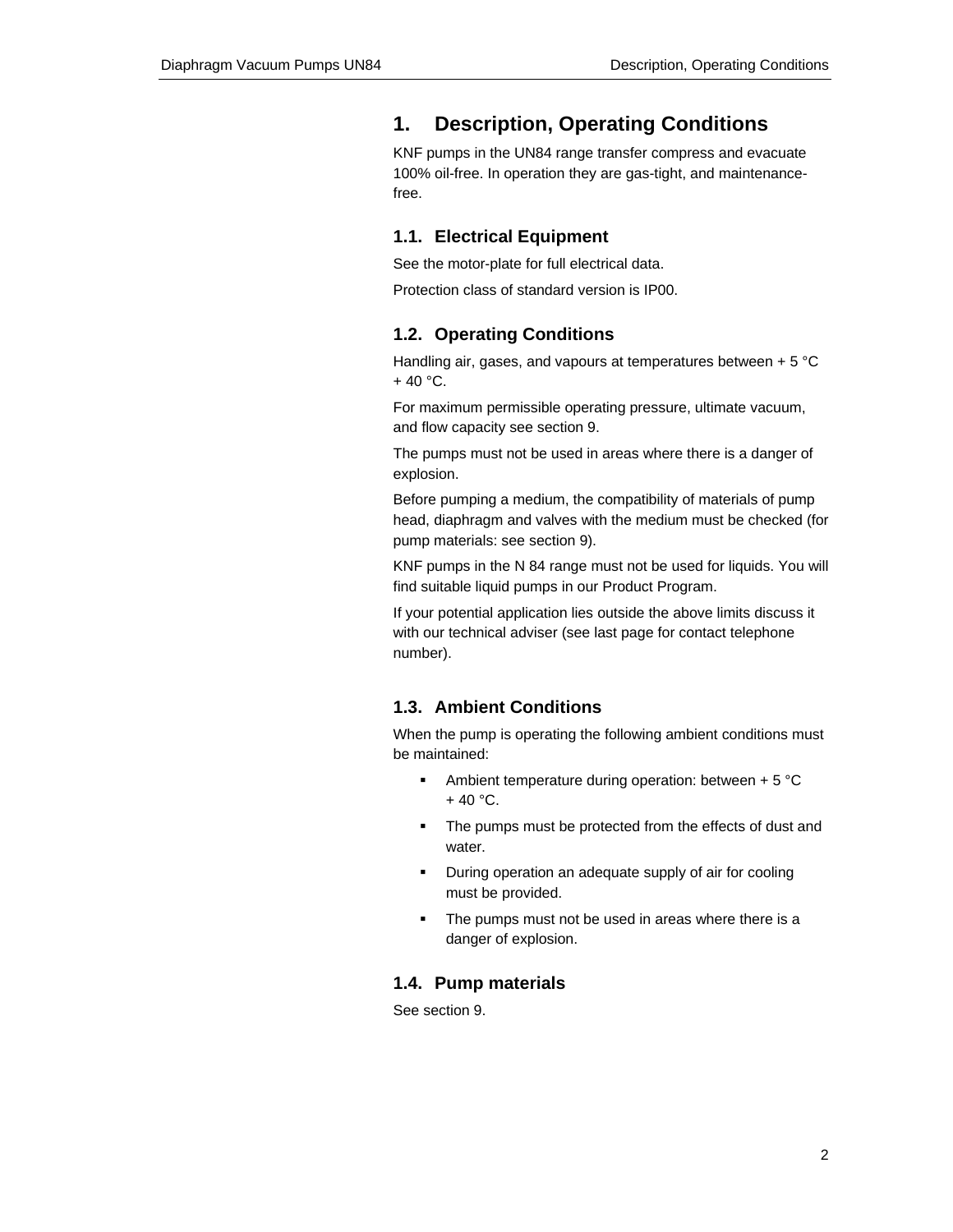## **2. Safety**

**The pumps have Protection Class 00, and so offer no protection against contact or foreign bodies. It is therefore essential to provide protection for persons against contact with live parts (e.g. electrical connections, motor windings), and moving parts (e.g. fan). Protection against the entry of foreign bodies must also be provided.** 

**The pump has no protection against water. In this case too, as far as is relevant, measures to protect the pump must be taken before putting it into service.** 

Note that the pumps may only be used for their intended purpose (see section 1).

The pumps must not be used in areas where there is a danger of explosion.

The pumps are not suitable for aggressive media.

Components connected to the pump must be designed to withstand the pneumatic performance of the pump.

Take care that safety regulations are observed when connecting the pump to the electricity supply.

For pumps with a thermal switch:

When the operation of the pump is interrupted by the thermal switch, the pump will re-start automatically after cooling down. Take all care necessary to prevent this leading to a dangerous situation.

Specific safety instructions for the media being handled must be observed.

Use only original KNF spare parts.

- For the purposes of the Machinery Directive 2006/42/EC, pumps are "partly completed machinery," and are therefore to be regarded as not ready for use. Partly completed machinery may not be commissioned until such time as it has been determined that the machine in which the partly completed machinery is to be assembled is in conformity with the provisions of the Machinery Directive 2006/42/EC. The essential requirements of Annex I of Directive 2006/42/EC (general principles) are applied and observed. EC Directives / Standards
	- $\epsilon$

The pumps conform to the EC Directive 2004/108/EC concerning Electromagnetic Compatibility.

The following harmonized standards have been used:

| <b>UN84.3ANI</b>                    | UN84.3ANDC              | UN84.4ANDCB           |
|-------------------------------------|-------------------------|-----------------------|
|                                     | UN84.4ANDC              |                       |
| DIN EN 55014-1/2                    | <b>DIN EN 55014-1/2</b> | <b>DIN EN 55014-1</b> |
| DIN EN 61000-3-2/3 I DIN EN 60034-1 |                         | DIN EN 61000-6-2      |
| <b>DIN EN 60335-1</b>               |                         |                       |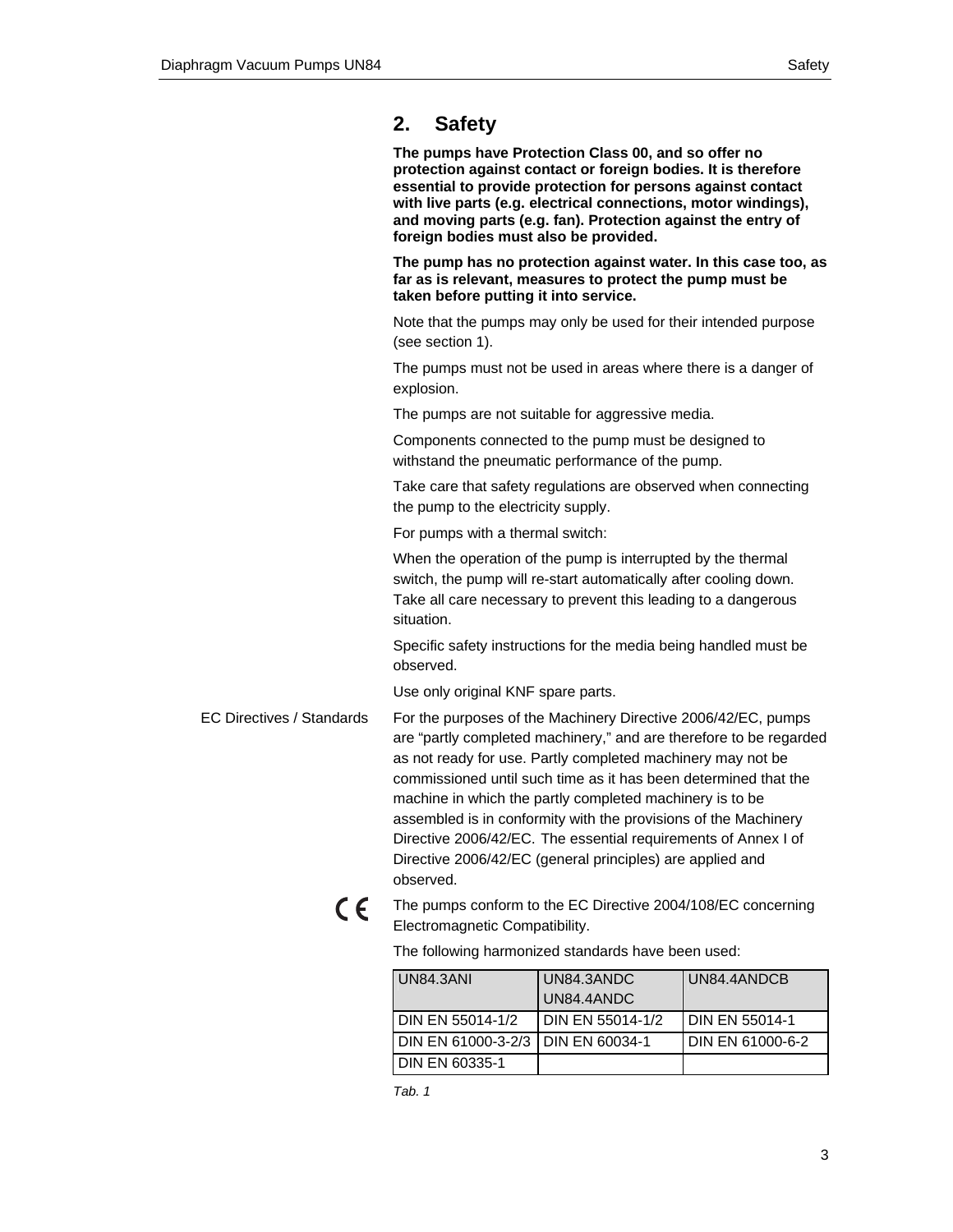|            | <b>Installation</b><br>3.                                                                                                                                                                                                                                                                   |
|------------|---------------------------------------------------------------------------------------------------------------------------------------------------------------------------------------------------------------------------------------------------------------------------------------------|
|            | The pumps are OEM models intended for installation in<br>equipment. When installing them make certain that accident<br>prevention regulations, and safety instructions, including<br>those for subsequent operation are observed. The safety<br>instructions in section 2 must be observed. |
| Mechanical | The dimensions of the mountings are given in Data Sheet.                                                                                                                                                                                                                                    |
|            | Install the pump so as to ensure adequate flow of air cooling.                                                                                                                                                                                                                              |
|            | For pumps with fan: Install the pump so as accidental finger<br>contact is with the fan is impossible.                                                                                                                                                                                      |
|            | Fit the pump at the highest point in the system, so that condensate<br>cannot collect in the head of the pump - that prolongs working life.                                                                                                                                                 |
|            | For pump N84.3ANI: Rubber feet (accessories) may be used to<br>reduce noise, and vibration. They are not suitable for mounting the<br>pump on its side, or suspended.                                                                                                                       |
| Electrical | When making the electrical installation the safety regulations<br>must be observed. In particular make sure that the electricity<br>supply is isolated before trying to connect the pump.                                                                                                   |
|            | Compare the supply data with the data on the motor-plate. The<br>voltage must not vary by more than +10% and -10% from that<br>shown on the type-plate.                                                                                                                                     |
|            | The motor must be connected to earth (ground) wire (not neces-<br>sary on dc motors up to 24 V).                                                                                                                                                                                            |
|            | In the electrical installation, arrangements (complying with EN<br>60335-1) must be made for disconnecting the pump motor from the<br>electrical supply.                                                                                                                                    |
|            | The pump must be installed so that contact with live parts (e.g.<br>electrical connection) is impossible.                                                                                                                                                                                   |
|            | For pumps with ac motor: We recommend that a fuse is installed in<br>the supply circuit; the operating current is given in Data Sheet.                                                                                                                                                      |
| Pneumatic  | Remove the protection plugs from the port threads.                                                                                                                                                                                                                                          |
|            | The accessories, silencer, and hose connectors (if available) are<br>screwed into the port threads.                                                                                                                                                                                         |
|            | Connect the suction and pressure lines (thread size 1/8"NPT). For<br>flow direction, see the marking on the pump head or data sheet.                                                                                                                                                        |
|            | Arrange the suction and pressure lines so that condensate cannot<br>run into the pump (sloping lines).                                                                                                                                                                                      |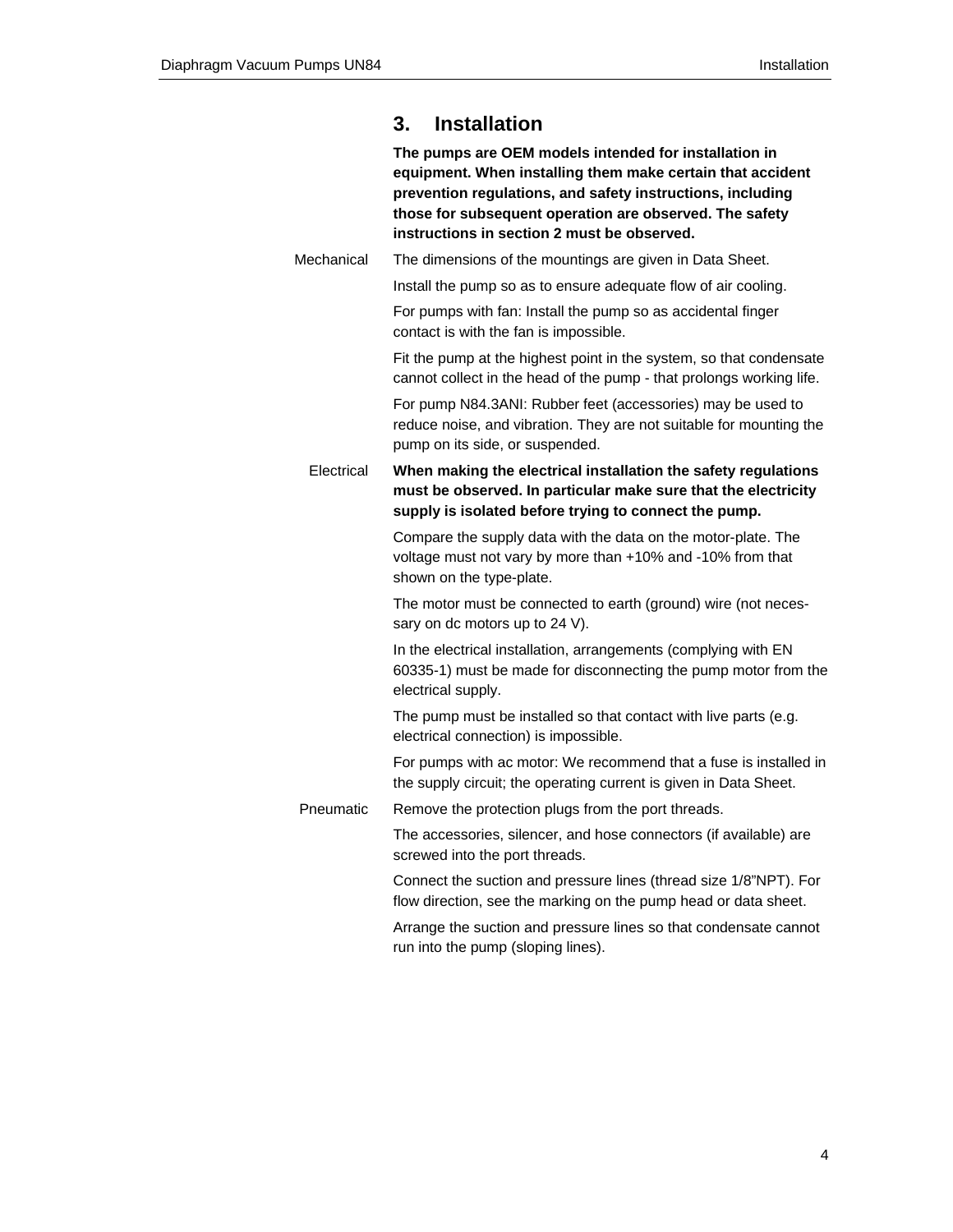## **4. Operation**

Specific safety instructions for the media being handled must be observed.

Before pumping a medium, the compatibility of materials of pump head, diaphragm and valves with the medium must be checked (for pump materials: see section 9).

#### **If combustible media are used:**

- Hazard of fires and explosions due to excessively high media temperature.
- Be aware that the pumps are not designed to be explosion-proof.
- **Make sure the temperature of the medium is always** sufficiently below the ignition temperature of the medium to avoid ignition or explosion. This also applies for unusual operational situations.
- Note that the temperature of the medium increases when the pump compresses the medium.
- **Hence, make sure the temperature of the medium is** sufficiently below the ignition temperature of the medium, even when it is compressed to the maximum permissible operating pressure of the pump.
- The maximum permissible operating pressure of the pump is stated in the technical specifications (section 9).
- If necessary, consider any external sources of energy, such as radiation, that may add heat to the medium.
- In case of doubt, consult the KNF customer service.

The pumps must not start against pressure or vacuum. When it is switched on the pressure in the suction and pressure lines must be atmospheric. This must be so even when the pump restarts after the power has been cut off for a short period.

The maximum permissible operating pressure (see section 9) must not be exceeded.

To prevent the maximum permissible operating pressure being exceeded, restriction or control of the air or gas flow should only be carried out in the suction line.

If restriction or control of the air or gas flow is made on the pressure side, ensure that the maximum permissible operating pressure is not exceeded.

When the pump is at a standstill the inlet and exhaust must be at normal atmospheric pressure.

Diaphragm and valve plates are the only parts subject to wear. Wear is usually indicated by a drastic reduction in the pneumatic performance. When replacing parts proceed as described in section 5.

Ambient conditions: see section 1.3.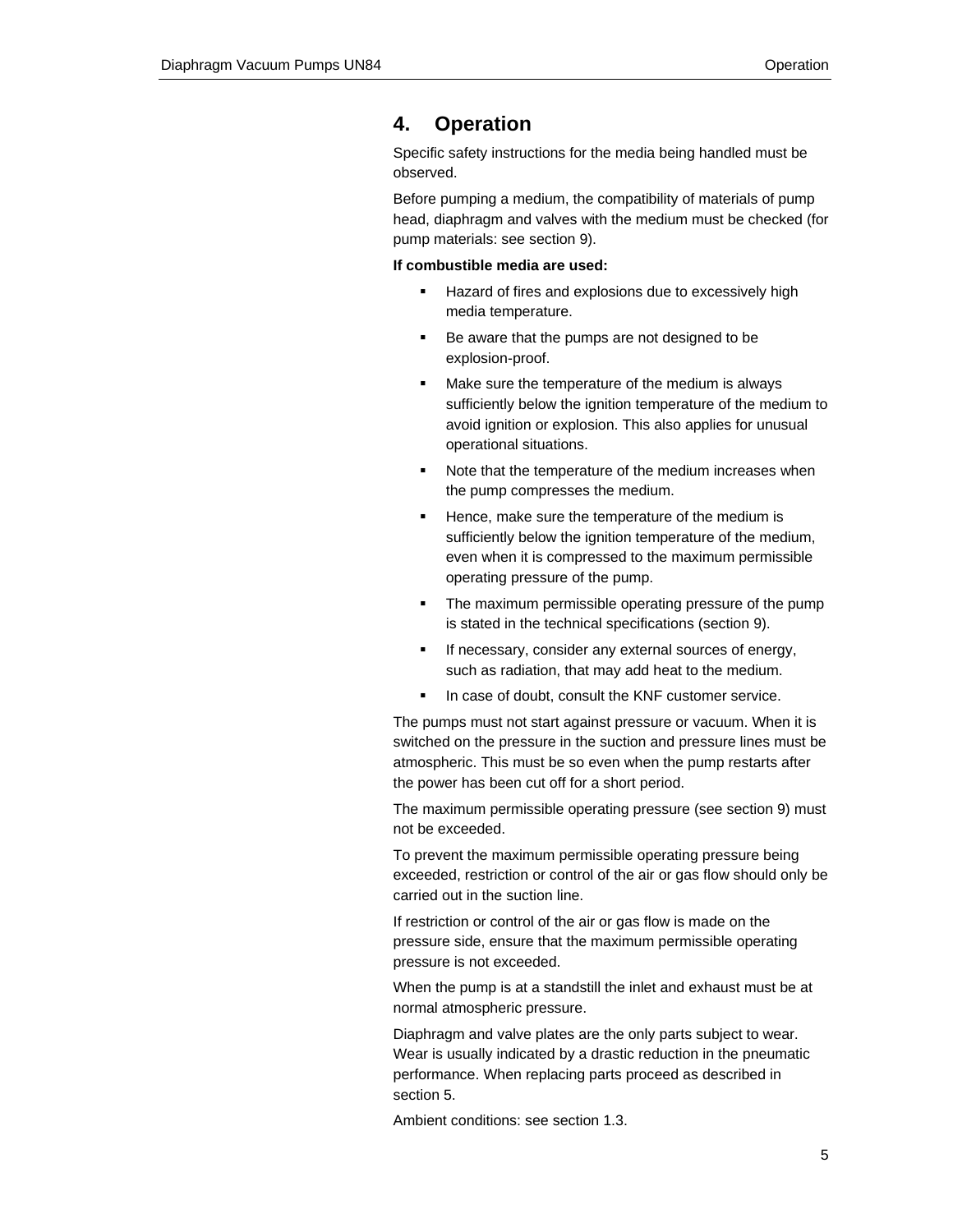## **5. Servicing**

#### **Before working on the pump, isolate the power supply securely, then check that the lines are not live.**

Diaphragm and valve plates are the only parts of the pump subject to wear. They are simple to change.

Always change diaphragm, valve plates and sealing rings at the same time. Service all heads.



*Fig. 4: (for the whole type range)* 



*Fig. 3 Sectional view (symbolic)* 

#### **Specification**

- Pos. Description
- 01 Housing
- 02 Intermediate plate
- 03 Head plate
- 04 Screw
- 05 Connection
- 06 Cover
- 07 Valve plate
- 08 Sealing ring
- 09 Structured diaphragm
- 10 Diaphragm shim ring(s)
- 11 Diaphragm shim ring(s)
- 12 Eccentric
- 13 Connection rod
- 14 Counter Weight

| Parts required | Spare part*          | Quantity                                   |
|----------------|----------------------|--------------------------------------------|
|                | Valve plates         | 2 (per pump head)                          |
|                | Structured diaphragm | 1 (per pump head)                          |
|                | Sealing rings        | 2 (per pump head)                          |
|                | Tab. 2               | * According to Spare parts list, section 8 |

Tools required

| Tools/Material             |
|----------------------------|
| Phillips screwdriver No. 1 |
| Felt-tip pen               |

*Tab. 3* 

Change the diaphragms, valve plates and sealing rings in the following sequence: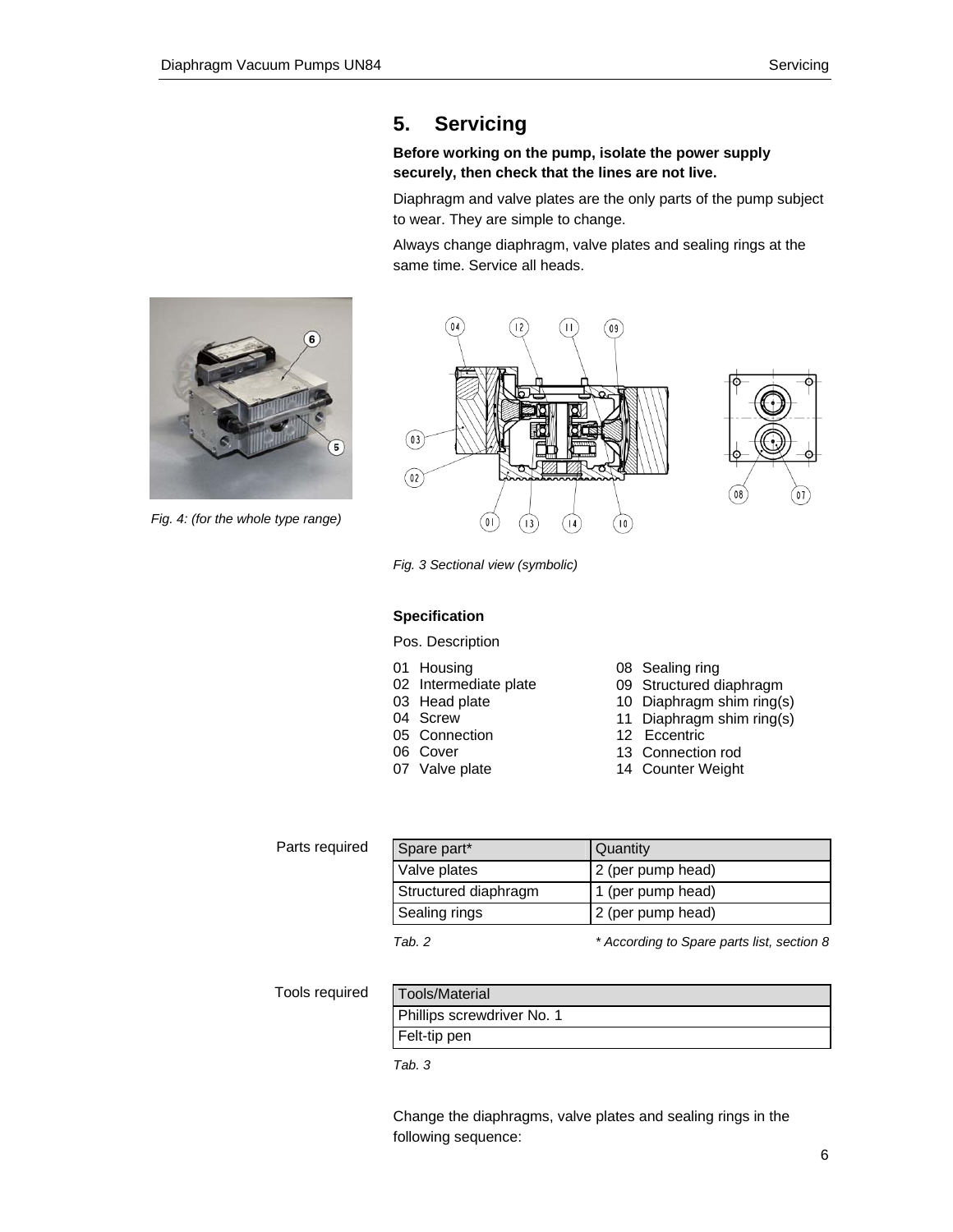- a) Removing the pump head
- b) Changing structured diaphragm
- c) Changing valve plates and sealing rings
- d) Refitting pump head

With the exception of removal and refitting of the cover plate (**6**) (twin headed pumps) or of two cover plates (four headed pumps) all operations are to be carried out separately for each head. This prevents the parts getting mixed up (the head plates are not identical).

The position numbers in the following text refer to figs. 3 and 4. Proceed as follows:

#### **a) Removing the pump head**

- 1. Only for models with dc motors (no cooling fan): undo the 4 screws securing the cover (**6**) to the pump housing (**1**), and remove the cover (**6**).
	- On these models, which have no fan, where reference is made to turning or holding the cooling fan, the necessary operations must be carried out by turning or holding the counterweight (**14**).
- 2. For one head: Mark the position of the head plate (**3**), intermediate plate (**2**), and housing (**1**) relative to each other by a drawing line (**M**) with a felt-tip pen. This helps avoid incorrect assembly later.
- 3. Undo the 4 screws (**4**) in the head plate and lift the head plate (**3**) with the intermediate plate (**2**) off the pump housing.

#### **b) Changing the structured diaphragm**

- 1. Turn the fan to bring the structured diaphragm (**9**) to top dead centre.
- 2. Lift the edge of the diaphragm, and gripping it on opposite sides, unscrew it by turning counter-clock-wise. Please take care that the diaphragm shim ring(s) (**10 & 11**), on the threaded portion of the diaphragm, do not fall into the housing.
- 3. Take the diaphragm shim ring(s) (**10 & 11**) off the threaded portion of the diaphragm and retain them.
- 4. Check that all parts are free from dirt and clean them if necessary (see section 6. Cleaning).
- 5. Put the diaphragm shim ring(s) onto the thread of the new diaphragm.
	- **Please note that the same diaphragm shim ring(s) must be** used for new structured diaphragm.
- 6. Turn the fan until the connecting rod (**13**) is at top dead centre.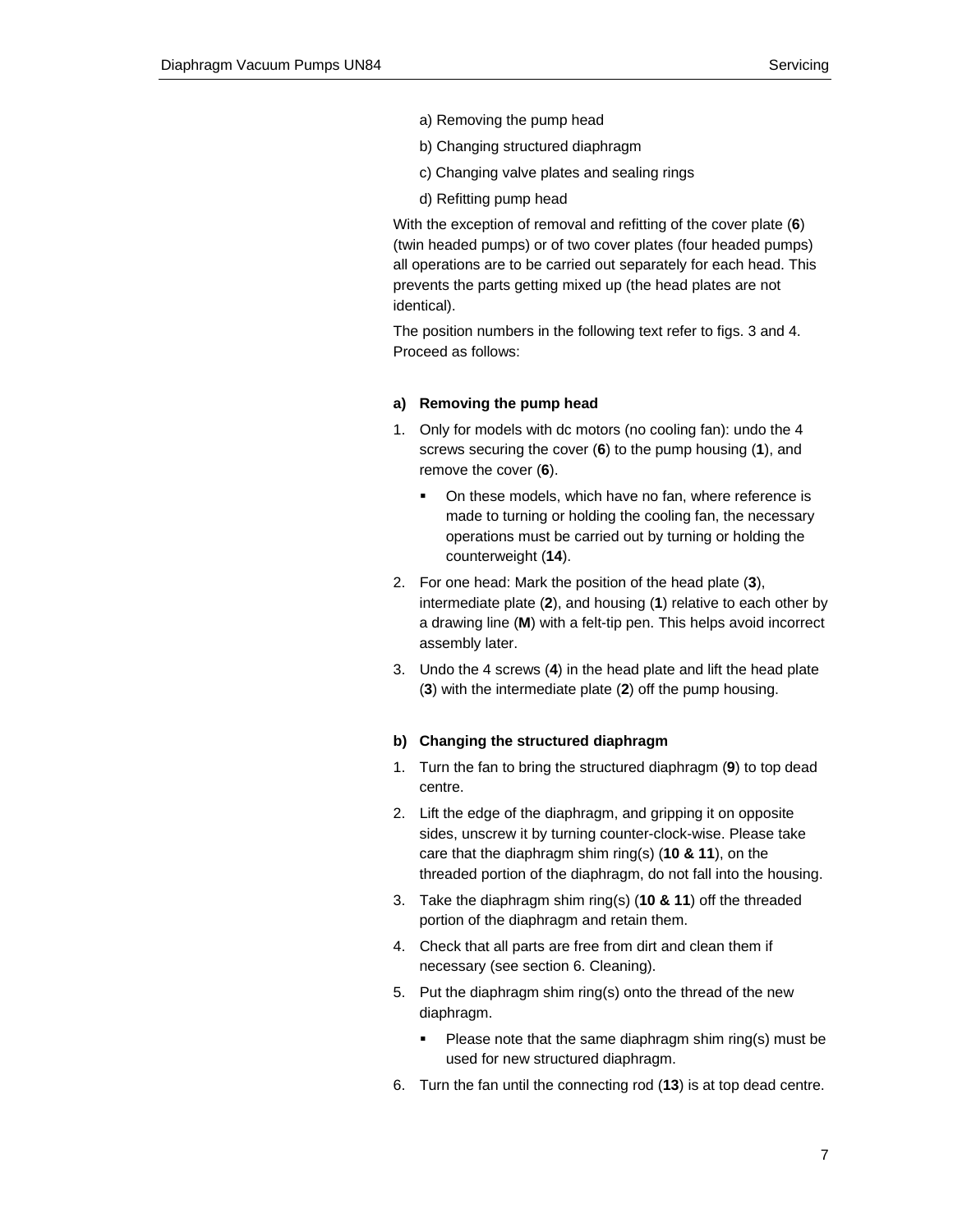7. Screw the structured diaphragm, complete with the diaphragm shim ring(s), into the connecting rod (clockwise) and tighten it by hand.

#### **c) Changing the valve plates and sealing rings**

- 1. Separate the head plate (**3**) from intermediate plate (**2**).
- 2. Remove the valve plates (**7**) and sealing rings (**8**) from the intermediate plate.
- 3. Check that the valve seats in the head plate and intermediate plate are clean. If scratches, distortion, or corrosion are evident on these parts they should be replaced.
- 4. Lay the new valve plates in the recesses in the intermediate plate. The valve plates for the suction and the pressure sides are identical, as are upper and lower sides of the plates.
- 5. Check that the valve plates are not deformed by moving them gently sideways in their recesses.
- 6. Lay the sealing rings on the intermediate plate.

#### **d) Refitting the pump head**

- 1. Turn the fan to bring the structured diaphragm (**9**) to top dead centre.
- 2. Place the intermediate plate (**2**) (with valve plates (**7**) and sealing rings (**8**)), and head plate (**3**) on the housing, in the position indicated by the marking (**M**).
- 3. Check that the head plate is centred by moving it gently sideways.
- 4. Gently tighten the screws (**4**), evenly and diagonally.
- 5. Turn the fan to check that the pump rotates freely.
- 6. Turn the fan again to bring the diaphragm to top dead centre.
- 7. Now tighten screws (**4**) firmly.

#### **e) Second pump head**

- 1. Repeat operations a) (2.,3.) and b) to d) for the second pump head.
- 2. Reaffix the cover (**6**) to the housing (**1**).

#### **Only for type range UN84.4:**

Repeat operations a) to e) for the both remaining pump heads.

If you have any questions about servicing call our technical adviser (see last page for contact telephone number).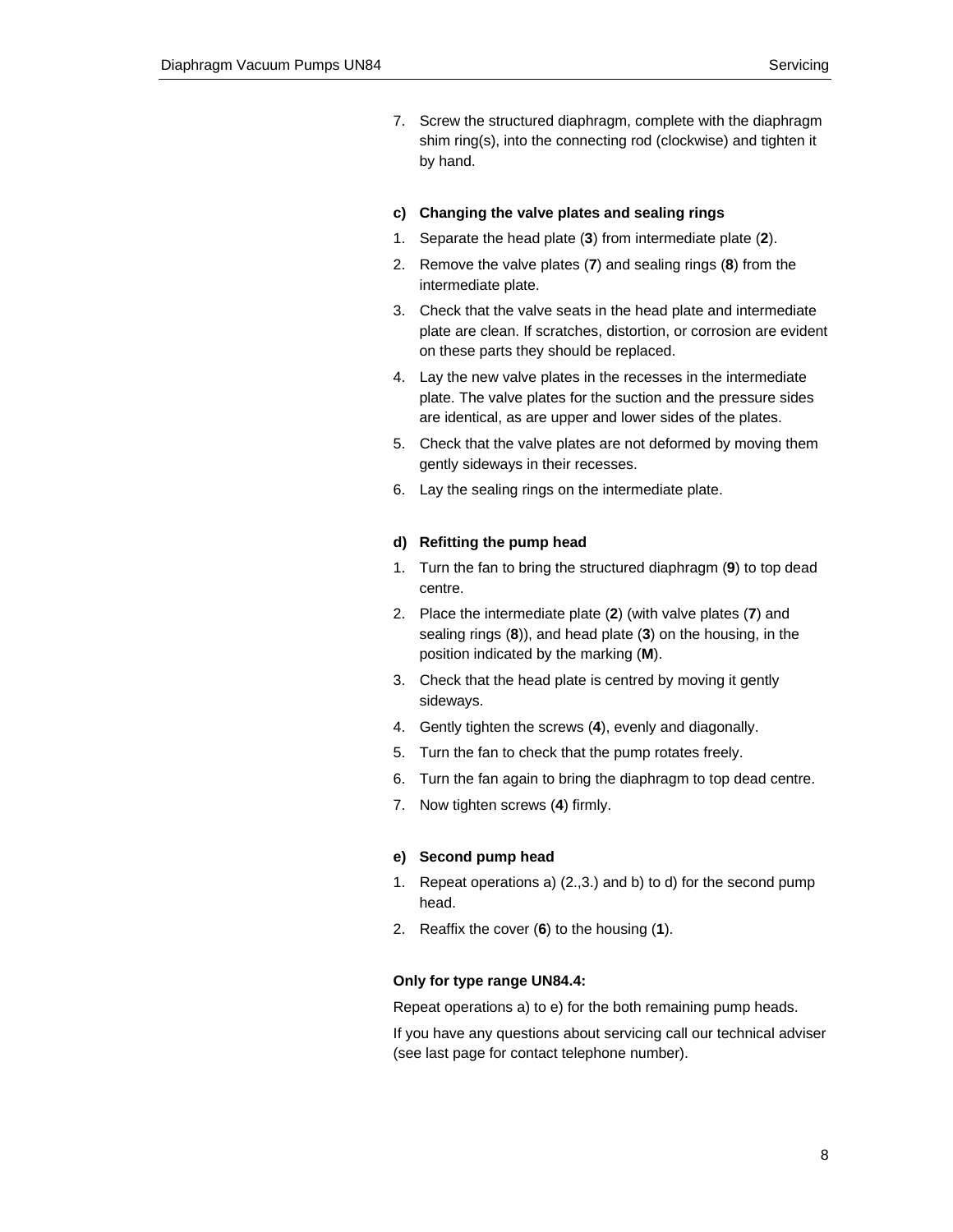## **6. Cleaning**

When changing valve plates and wave diaphragm, inspect all parts for dirt before assembling the pump head, and clean them if necessary.

If a compressed air line is available, blow the parts out with it.

## **7. Trouble Shooting**

**Before working on the pump, isolate the power supply securely and then check that the lines are not live.** The following tips for fault-finding are best employed in the sequence shown.

#### **Pump produces no flow**

- For pumps with thermal switch: Thermal switch has opened due to over-heating.
	- $\triangleright$  Disconnect pump from mains and allow cooling. Trace cause of over-heating and eliminate it.
- Connections or lines are blocked
- An external valve is closed, or a filter blocked.
- **EXECT** Liquid (condensate) has collected in the pump head.
	- $\blacktriangleright$  Let the pump run for a few minutes pumping air (if necessary for safety reasons: pumping an inert gas.)
	- $\blacktriangleright$  Install the pump at the highest point in the system.
- **Diaphragms or valve plates are worn.** 
	- ▶ Section 5 Servicing.

#### **Flow, pressure, or vacuum too low**

- **EXECOMPARE THE ACTUAL PERFORMANCE With the figures in section** 9 or the data sheet.
- There is pressure on the pressure side and at the same time vacuum or a pressure above atmospheric, on the suction side.
	- $\blacktriangleright$  The pump is not designed for this condition.
- The cross-section of pneumatic lines, or connected components is too small, or they are restricted.
	- $\triangleright$  To measure the performance, disconnect the pump from the system (small diameter tubing or a valve can significantly affect performance).
- There is a leak at a connector, in a line, or in the pump head.
- Diaphragm or valve plate are worn, or dirt is in the head:
	- ▶ Section 5 Servicing.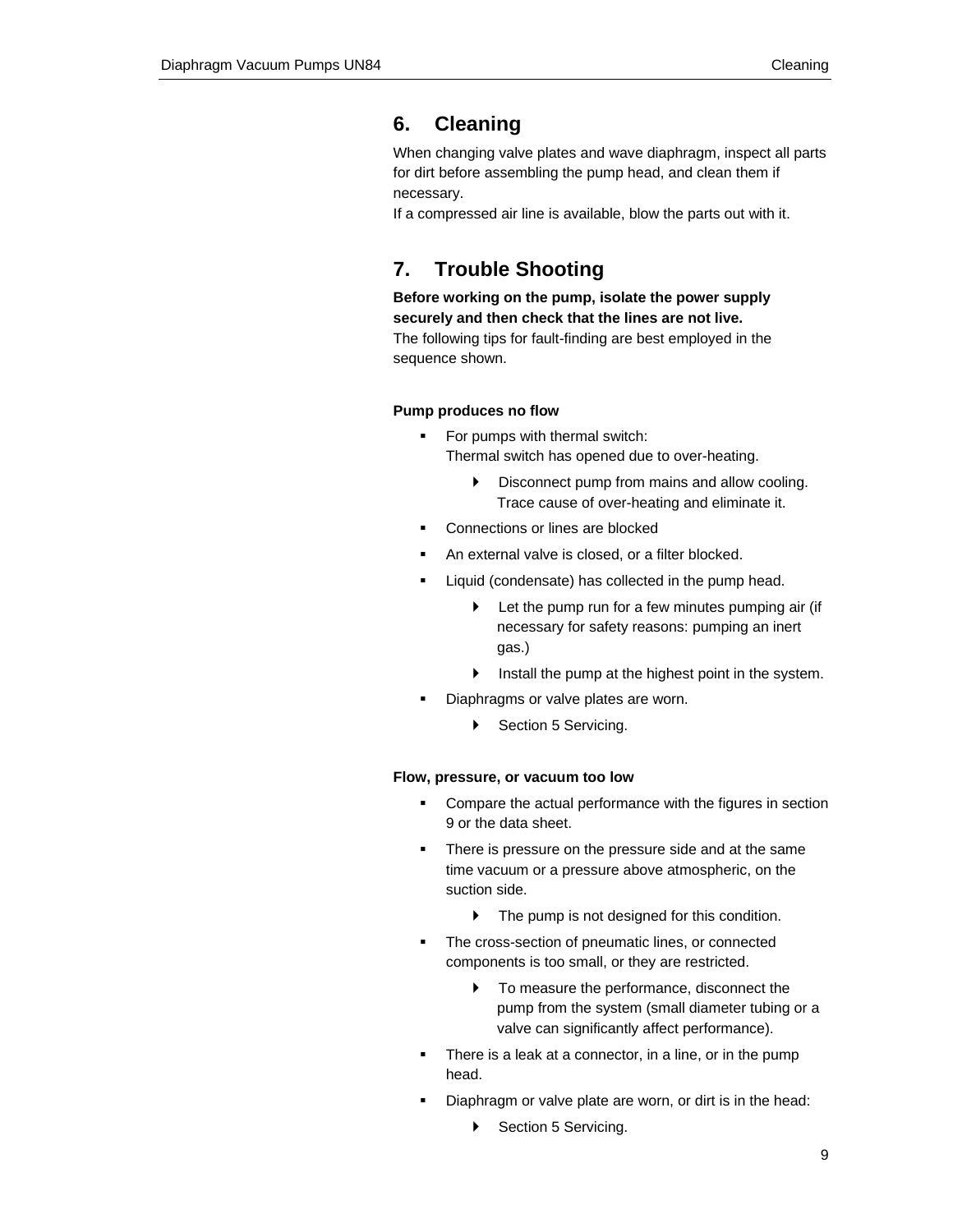**After changing the diaphragms or valve plates, a head has** been reassembled in the wrong position.

If the pump does not operate properly and you cannot find any of the above faults, send it to the KNF Service Department.

In order for KNF to repair the pump, the customer must provide a statement on the media which were pumped and on pump cleaning. Please fill out the corresponding KNF form, and submit it together with the pump. A sample statement for copying can be found in section 10 of these operating instructions.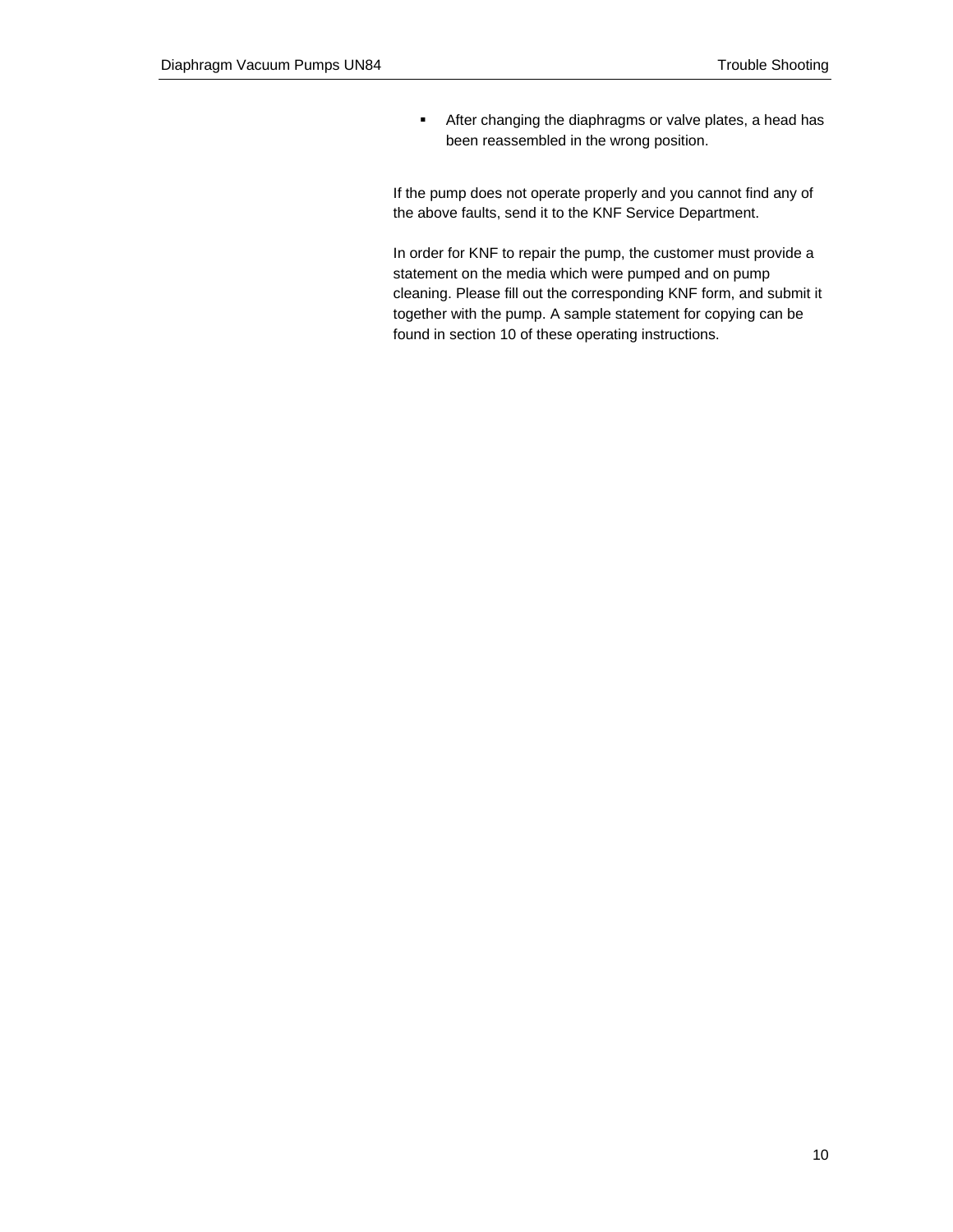## **8. Spare parts and accessories**

## **Spare parts**

| Spare part                  | Order No. |
|-----------------------------|-----------|
| Intermediate plate          | 055334    |
| Valve plate                 | 055353    |
| Sealing ring                | 055354    |
| Structured diaphragm        | 027578    |
| Diaphragm shim ring (1.0mm) | 027556    |
| Diaphragm shim ring (0.1mm) | 024986    |
|                             |           |

*Tab. 4 \*according Fig. 3 and 4* 

#### **Accessories**

| Description                      | l Order No. |
|----------------------------------|-------------|
| Silencer/Filter                  | 072233      |
| Hose Connector 1/8 MPTM, 1/4 HID | 072235      |
| Rubber feet (for N 84.3 ANE)     | 024435      |
| (2 pieces are necessary)         |             |

*Tab. 5* 

## **9. Tables**

| Pump type        | Max. permissi-<br>ble operating<br>pressure (bar g) | Ultimate<br>vacuum<br>(mbar abs.) | Delivery rate*<br>(I/min) at atm.<br>pressure |
|------------------|-----------------------------------------------------|-----------------------------------|-----------------------------------------------|
| <b>UN84.3ANI</b> | 0.3                                                 |                                   | 4.2                                           |
| UN84.3ANDC       | 0.3                                                 |                                   | 5                                             |
| UN84.4ANDC       | 0.3                                                 | っ                                 | 4.8                                           |
| UN84.4ANDCB      | 0.3                                                 | っ                                 | 4.8                                           |

*Tab. 6: Pneumatic Data \*Litre at STP (1013 mbar);* 

| Pump type        | Material*          |                         |             |
|------------------|--------------------|-------------------------|-------------|
|                  | Pump head          | Structured<br>diaphragm | Valve       |
| <b>UN84.3ANI</b> | Aluminium<br>alloy | Neopren/PTFE            | EPDM        |
| UN84.3ANDC       | Aluminium<br>alloy | Neopren/PTFE            | EPDM        |
| UN84.4ANDC       | Aluminium<br>alloy | Neopren/PTFE            | <b>EPDM</b> |
| UN84.4ANDCB      | Aluminium<br>alloy | Neopren/PTFE            | <b>EPDM</b> |

*Tab. 7: Pump Materials \*Material abbreviations according DIN ISO 1629*